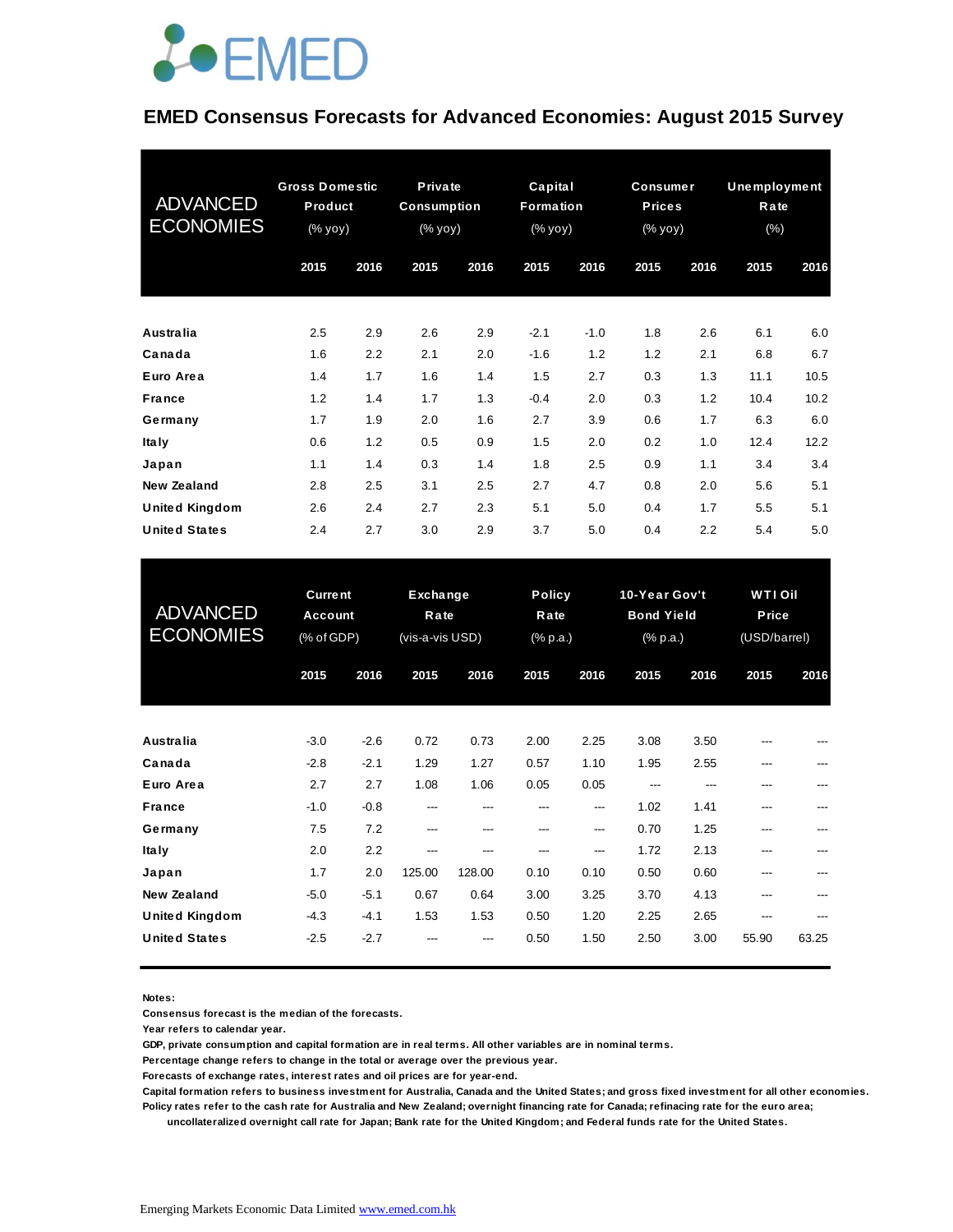

#### **EMED Consensus Forecasts for Emerging Markets: August 2015 Survey**

|                       | <b>Gross Domestic</b> |      | Private            |      | <b>Fixed</b> |        | Consumer      |      | <b>Unemployment</b> |                        |
|-----------------------|-----------------------|------|--------------------|------|--------------|--------|---------------|------|---------------------|------------------------|
| <b>EMERGING</b>       | Product               |      | <b>Consumption</b> |      | Investment   |        | <b>Prices</b> |      | Rate                |                        |
| <b>MARKETS</b>        | (% yoy)               |      | $(%$ (% yoy)       |      | (% yoy)      |        | $(%$ (% yoy)  |      | (%)                 |                        |
|                       |                       |      |                    |      |              |        |               |      |                     |                        |
|                       | 2015                  | 2016 | 2015               | 2016 | 2015         | 2016   | 2015          | 2016 | 2015                | 2016                   |
|                       |                       |      |                    |      |              |        |               |      |                     |                        |
| Argentina             | 0.3                   | 1.0  | 1.5                | 0.9  | $-1.2$       | $-0.9$ | 27.0          | 26.0 | 7.6                 | 7.8                    |
| <b>Brazil</b>         | $-0.9$                | 1.0  | 0.3                | 0.8  | $-4.4$       | $-0.6$ | 8.0           | 6.0  | 5.9                 | 7.5                    |
| Chile                 | 2.8                   | 3.5  | 2.8                | 3.4  | 0.5          | 3.5    | 3.8           | 3.2  | 6.5                 | 6.7                    |
| China                 | 6.9                   | 6.7  | 7.7                | 7.5  | 6.4          | 6.1    | 1.5           | 2.1  | 4.1                 | 4.1                    |
| Colombia              | 3.5                   | 3.4  | 3.1                | 3.6  | 3.6          | 3.8    | 3.9           | 3.3  | 9.2                 | 9.0                    |
| <b>Czech Republic</b> | 2.8                   | 2.7  | 2.8                | 2.2  | 3.4          | 4.2    | 0.7           | 1.7  | 6.0                 | 5.5                    |
| <b>Hong Kong</b>      | 2.5                   | 2.9  | 2.9                | 2.7  | 4.3          | 3.8    | 3.5           | 3.0  | 3.3                 | 3.3                    |
| Hungary               | 2.6                   | 2.5  | 2.4                | 2.3  | 3.2          | 1.5    | 0.6           | 2.5  | 7.3                 | 7.0                    |
| India                 | 7.4                   | 7.6  | 6.3                | 7.4  | 5.7          | 7.8    | 5.5           | 5.5  | ---                 | $\qquad \qquad \cdots$ |
| Indonesia             | 5.0                   | 5.5  | 5.1                | 5.3  | 5.4          | 6.9    | 6.4           | 5.1  | 5.9                 | 5.7                    |
| Malaysia              | 5.0                   | 5.3  | 5.5                | 4.4  | 5.5          | 5.5    | 2.2           | 3.0  | 3.0                 | 3.0                    |
| <b>Mexico</b>         | 2.6                   | 3.2  | 2.9                | 3.4  | 4.9          | 5.2    | 3.2           | 3.4  | 4.3                 | 4.4                    |
| <b>Philippines</b>    | 6.2                   | 6.1  | 5.8                | 5.5  | 8.1          | 7.4    | 2.5           | 3.4  | 7.0                 | 6.7                    |
| Poland                | 3.4                   | 3.6  | 3.4                | 3.2  | 8.7          | 7.5    | $-0.5$        | 1.6  | 9.4                 | 8.9                    |
| Russia                | $-3.3$                | 0.4  | $-4.9$             | 0.7  | $-5.8$       | 0.6    | 14.5          | 7.2  | 6.1                 | 6.2                    |
| Singapore             | 2.9                   | 3.2  | 2.5                | 2.0  | 4.5          | 2.1    | 0.0           | 1.5  | 2.0                 | 2.1                    |
| South Korea           | 3.0                   | 3.5  | 2.4                | 2.8  | 3.5          | 3.7    | 1.0           | 2.0  | 3.5                 | 3.4                    |
| Taiwan                | 3.4                   | 3.4  | 2.5                | 2.7  | 2.9          | 3.7    | 0.0           | 1.3  | 3.8                 | 3.8                    |
| <b>Thailand</b>       | 3.5                   | 4.0  | 2.7                | 2.9  | 5.2          | 6.1    | 0.0           | 2.3  | 0.9                 | 0.9                    |
| Turkey                | 3.0                   | 3.4  | 2.6                | 3.5  | 1.9          | 2.8    | 7.3           | 6.9  | 9.9                 | 10.1                   |

| <b>EMERGING</b><br><b>MARKETS</b> |      | <b>Money</b><br><b>Supply M2</b><br>$(%$ (% yoy) |        | <b>Merchandise</b><br><b>Exports</b><br>$(%$ (% yoy) | <b>Merchandise</b><br><b>Imports</b><br>$(%$ $\gamma$ |      | Current<br><b>Account</b><br>(% of GDP) |        |       | <b>Exchange</b><br>Rate<br>(vis-a-vis USD) |  |
|-----------------------------------|------|--------------------------------------------------|--------|------------------------------------------------------|-------------------------------------------------------|------|-----------------------------------------|--------|-------|--------------------------------------------|--|
|                                   | 2015 | 2016                                             | 2015   | 2016                                                 | 2015                                                  | 2016 | 2015                                    | 2016   | 2015  | 2016                                       |  |
|                                   |      |                                                  |        |                                                      |                                                       |      |                                         |        |       |                                            |  |
| Argentina                         | 24.5 | 23.4                                             | $-7.6$ | $-0.5$                                               | $-0.9$                                                | 2.1  | $-1.4$                                  | $-1.4$ | 10.14 | 13.00                                      |  |
| <b>Brazil</b>                     | 8.9  | 9.3                                              | 3.1    | 3.2                                                  | $-0.8$                                                | 0.7  | $-4.0$                                  | $-3.8$ | 3.20  | 3.38                                       |  |
| Chile                             | 14.0 | 13.5                                             | 2.3    | 4.2                                                  | 0.9                                                   | 4.0  | $-1.1$                                  | $-1.1$ | 637   | 640                                        |  |
| China                             | 11.7 | 11.0                                             | 4.9    | 6.3                                                  | 2.0                                                   | 6.0  | 2.6                                     | 2.6    | 6.22  | 6.19                                       |  |
| Colombia                          | 13.4 | 13.8                                             | $-3.4$ | 3.4                                                  | $-3.3$                                                | 4.8  | $-5.8$                                  | $-5.5$ | 2738  | 2850                                       |  |
| <b>Czech Republic</b>             | ---  | $\hspace{0.05cm} \ldots$                         | 8.9    | 9.4                                                  | 8.6                                                   | 9.1  | 0.2                                     | 0.3    | 26.5  | 26.2                                       |  |
| <b>Hong Kong</b>                  | 7.8  | 7.2                                              | 4.0    | 4.4                                                  | 3.7                                                   | 4.4  | 2.3                                     | 1.5    | 7.77  | 7.79                                       |  |
| Hungary                           | 5.8  | 6.0                                              | 7.3    | 7.6                                                  | 6.6                                                   | 7.0  | 4.3                                     | 4.3    | 295   | 296                                        |  |
| India                             | 13.0 | 13.4                                             | 5.1    | 6.7                                                  | 3.6                                                   | 6.6  | $-1.5$                                  | $-1.6$ | 63.9  | 64.6                                       |  |
| Indonesia                         | 11.6 | 11.6                                             | 2.0    | 3.4                                                  | 1.0                                                   | 4.0  | $-2.7$                                  | $-2.6$ | 13680 | 13900                                      |  |
| Malaysia                          | 8.3  | 7.6                                              | 3.5    | 5.4                                                  | 3.6                                                   | 5.5  | 3.0                                     | 3.9    | 3.70  | 3.67                                       |  |
| <b>Mexico</b>                     | 10.1 | 11.4                                             | 6.8    | 6.4                                                  | 6.3                                                   | 7.4  | $-2.1$                                  | $-2.3$ | 15.6  | 15.3                                       |  |
| <b>Philippines</b>                | 10.5 | 10.7                                             | 5.7    | 7.3                                                  | 6.1                                                   | 8.0  | 4.2                                     | 3.6    | 45.2  | 45.0                                       |  |
| Poland                            | 7.7  | 7.7                                              | 6.1    | 4.9                                                  | 7.0                                                   | 6.8  | $-1.0$                                  | $-2.2$ | 3.90  | 3.70                                       |  |
| Russia                            | 7.3  | 7.0                                              | $-2.1$ | 2.2                                                  | $-15.8$                                               | 5.7  | 3.8                                     | 3.9    | 57.9  | 58.7                                       |  |
| <b>Singapore</b>                  | 5.9  | 3.8                                              | 3.9    | 2.9                                                  | 3.0                                                   | 3.1  | 19.0                                    | 19.0   | 1.38  | 1.38                                       |  |
| South Korea                       | 7.9  | 7.7                                              | 2.6    | 3.8                                                  | 2.0                                                   | 3.0  | 7.1                                     | 6.1    | 1140  | 1135                                       |  |
| Taiwan                            | 5.4  | 5.5                                              | 5.3    | 5.2                                                  | 2.7                                                   | 5.0  | 13.5                                    | 12.6   | 31.7  | 32.0                                       |  |
| <b>Thailand</b>                   | 6.3  | 7.2                                              | 3.6    | 4.0                                                  | 4.3                                                   | 6.2  | 4.2                                     | 2.8    | 33.9  | 34.9                                       |  |
| Turkey                            | 14.2 | 11.0                                             | 3.5    | 4.5                                                  | 2.8                                                   | 5.4  | $-5.0$                                  | $-5.6$ | 2.66  | 2.79                                       |  |

**Notes:** 

**Consensus forecast is the median of the forecasts.**

**Year refers to calendar year except for India for which fiscal year (April to March) is used.**

**GDP, private consumption and fixed investment are in real terms. All other variables are in nominal terms.**

**Percentage change refers to change in the total or average over the previous year, except for money supply growth which is based on year-end figures.**

**Forecasts of exchange rates and interest rates are for year-end.**

Emerging Markets Economic Data Limited www.emed.com.hk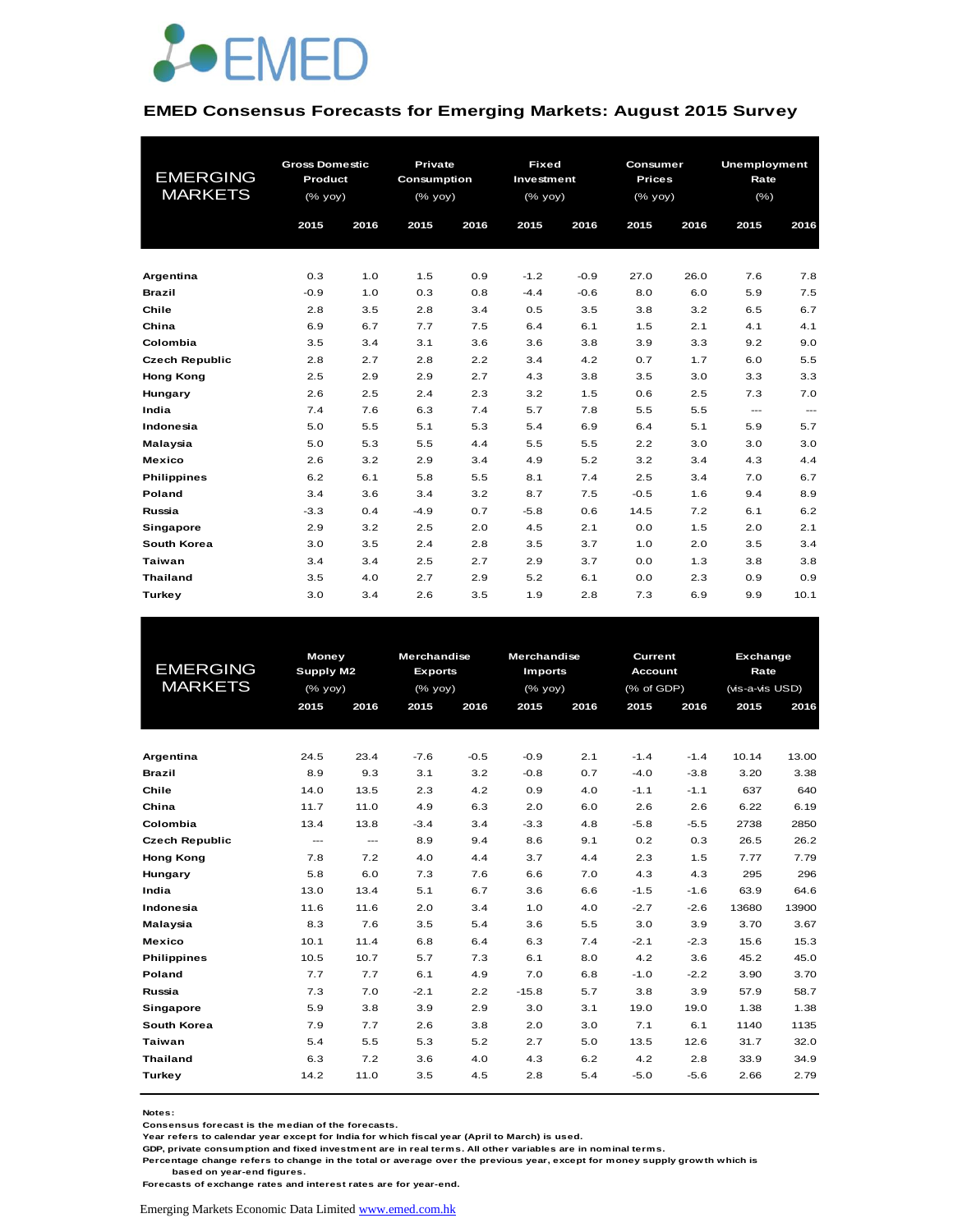#### **EMED Consensus Forecasts for the United States: August 2015 Survey**

| <b>UNITED STATES</b>             | <b>Gross Domestic</b><br><b>Product</b><br>(% yoy) |      | Consumer<br><b>Prices</b><br>(% yoy) |                  | <b>UNITED STATES</b>                | <b>Gross Domestic</b><br>Product<br>(% yoy) |      | <b>Consumer</b><br><b>Prices</b><br>(% yoy) |                  |
|----------------------------------|----------------------------------------------------|------|--------------------------------------|------------------|-------------------------------------|---------------------------------------------|------|---------------------------------------------|------------------|
|                                  | 2015                                               | 2016 | 2015                                 | 2016             |                                     | 2015                                        | 2016 | 2015                                        | 2016             |
| <b>ABN AMRO</b>                  | 2.7                                                | 3.1  | 0.4                                  | 2.4              | Intesa Sanpaolo                     | 3.0                                         | 2.9  | 0.4                                         | 2.7              |
| <b>Action Economics</b>          | 2.4                                                | 2.8  | 0.2                                  | 2.0              | <b>Kiel Economics</b>               | 2.2                                         | 3.2  | 0.2                                         | 2.5              |
| Allianz                          | 2.4                                                | 2.6  | 0.4                                  | 2.2              | <b>Mesirow Financial</b>            | 2.2                                         | 2.5  | 0.3                                         | 2.1              |
| Asiya Investments                | 2.7                                                | 2.9  | 0.2                                  | 1.9              | <b>Moody's Analytics</b>            | 2.4                                         | 3.4  | 0.0                                         | 2.0              |
| <b>Bank Julius Baer</b>          | 2.1                                                | 2.7  | 0.3                                  | 1.9              | <b>Mortgage Bankers Association</b> | 2.1                                         | 2.4  | 0.3                                         | 2.2              |
| <b>Barclays Capital</b>          | 2.3                                                | 2.5  | 0.2                                  | 1.6              | <b>NAR</b>                          | 2.0                                         | 2.8  | 0.2                                         | 3.2              |
| <b>BayernLB</b>                  | 2.3                                                | 2.7  | 0.4                                  | 2.1              | <b>National Bank of Canada</b>      | 2.6                                         | 2.7  | 0.4                                         | 2.3              |
| <b>Berenberg Capital Markets</b> | 2.3                                                | 2.6  | 0.4                                  | 1.8              | <b>Natixis</b>                      | 3.0                                         | 2.5  | 0.7                                         | 2.4              |
| <b>BMO Capital Markets</b>       | 2.3                                                | 2.6  | 0.3                                  | 2.3              | <b>NIESR</b>                        | 2.4                                         | 2.8  | 0.3                                         | 1.6              |
| <b>BNP Paribas</b>               | 2.4                                                | 2.7  | 0.1                                  | 2.1              | <b>Northern Trust</b>               | 2.3                                         | 2.7  | 0.1                                         | 2.0              |
| <b>Capital Economics</b>         | 2.3                                                | 2.8  | 0.4                                  | 2.2              | <b>OCBC Bank</b>                    | 2.2                                         | 2.8  | 0.3                                         | 2.2              |
| <b>CIBC World Markets</b>        | 2.4                                                | 2.3  | 0.3                                  | 2.3              | <b>PNC</b>                          | 2.5                                         | 2.8  | 0.4                                         | 2.4              |
| Citigroup                        | 2.4                                                | 2.9  | 1.4                                  | 1.8              | Prometeia                           | 2.2                                         | 2.4  | 0.5                                         | 2.0              |
| <b>Comerica Bank</b>             | 2.3                                                | 2.8  | 0.3                                  | 2.2              | <b>Raymond James</b>                | 2.3                                         | 2.7  | 0.4                                         | 2.0              |
| Commerzbank                      | 2.3                                                | 2.8  | 0.2                                  | 2.0              | <b>Royal Bank of Canada</b>         | 2.4                                         | 2.9  | 0.4                                         | 2.4              |
| <b>Credit Agricole</b>           | 2.3                                                | 2.7  | 0.5                                  | 2.3              | <b>Schroders</b>                    | 2.4                                         | 2.5  | 0.9                                         | 2.3              |
| <b>Credit Suisse</b>             | 2.4                                                | 2.8  | 0.2                                  | 1.7              | Scotia Capital                      | 2.3                                         | 2.8  | 1.0                                         | 2.2              |
| Danske Bank                      | 2.3                                                | 2.6  | 0.2                                  | $2.2\phantom{0}$ | <b>Societe Generale</b>             | 2.5                                         | 3.0  | 0.3                                         | 1.8              |
| <b>DBS Bank</b>                  | 2.2                                                | 2.5  | 0.9                                  | 1.7              | <b>Standard &amp; Poor's</b>        | 2.3                                         | 2.7  | $-0.1$                                      | $2.2\phantom{0}$ |
| Deka Bank                        | 2.5                                                | 2.9  | 0.5                                  | 2.6              | <b>Standard Chartered</b>           | 2.3                                         | 2.3  | 1.4                                         | 1.7              |
| Desjardins                       | 2.4                                                | 3.0  | 0.4                                  | 2.4              | <b>TD Economics</b>                 | 2.5                                         | 2.9  | 0.2                                         | 2.2              |
| <b>DIW</b>                       | 2.3                                                | 3.1  | 0.0                                  | 1.9              | <b>UOB</b>                          | 2.5                                         | 2.5  | 0.5                                         | 2.5              |
| <b>DnB NOR</b>                   | 2.7                                                | 2.7  | 0.4                                  | 1.9              |                                     |                                             |      |                                             |                  |
| DZ Bank                          | 2.1                                                | 2.3  | 0.3                                  | 2.3              |                                     |                                             |      |                                             |                  |
| <b>Fannie Mae</b>                | 2.3                                                | 2.5  | 0.4                                  | 2.1              | <b>CONSENSUS</b>                    |                                             |      |                                             |                  |
| <b>First Trust Advisors</b>      | 2.4                                                | 2.7  | 0.5                                  | 2.9              | Median                              | 2.3                                         | 2.7  | 0.4                                         | 2.2              |
| <b>Freddie Mac</b>               | 2.2                                                | 2.7  | 0.9                                  | 2.2              | Mean                                | 2.4                                         | 2.7  | 0.4                                         | 2.2              |
| Handelsbanken                    | 3.3                                                | 2.6  | 2.0                                  | 2.2              | High                                | 3.3                                         | 3.4  | 2.0                                         | 3.2              |
| <b>IFO Munich Institute</b>      | 2.2                                                | 2.9  | 0.0                                  | 2.0              | Low                                 | 2.0                                         | 2.3  | $-0.1$                                      | 1.6              |
| <b>ING</b>                       | 2.3                                                | 2.6  | 0.5                                  | 2.2              | <b>Standard Deviation</b>           | 0.2                                         | 0.2  | 0.4                                         | 0.3              |
| Continues in the next column     |                                                    |      |                                      |                  |                                     |                                             |      |                                             |                  |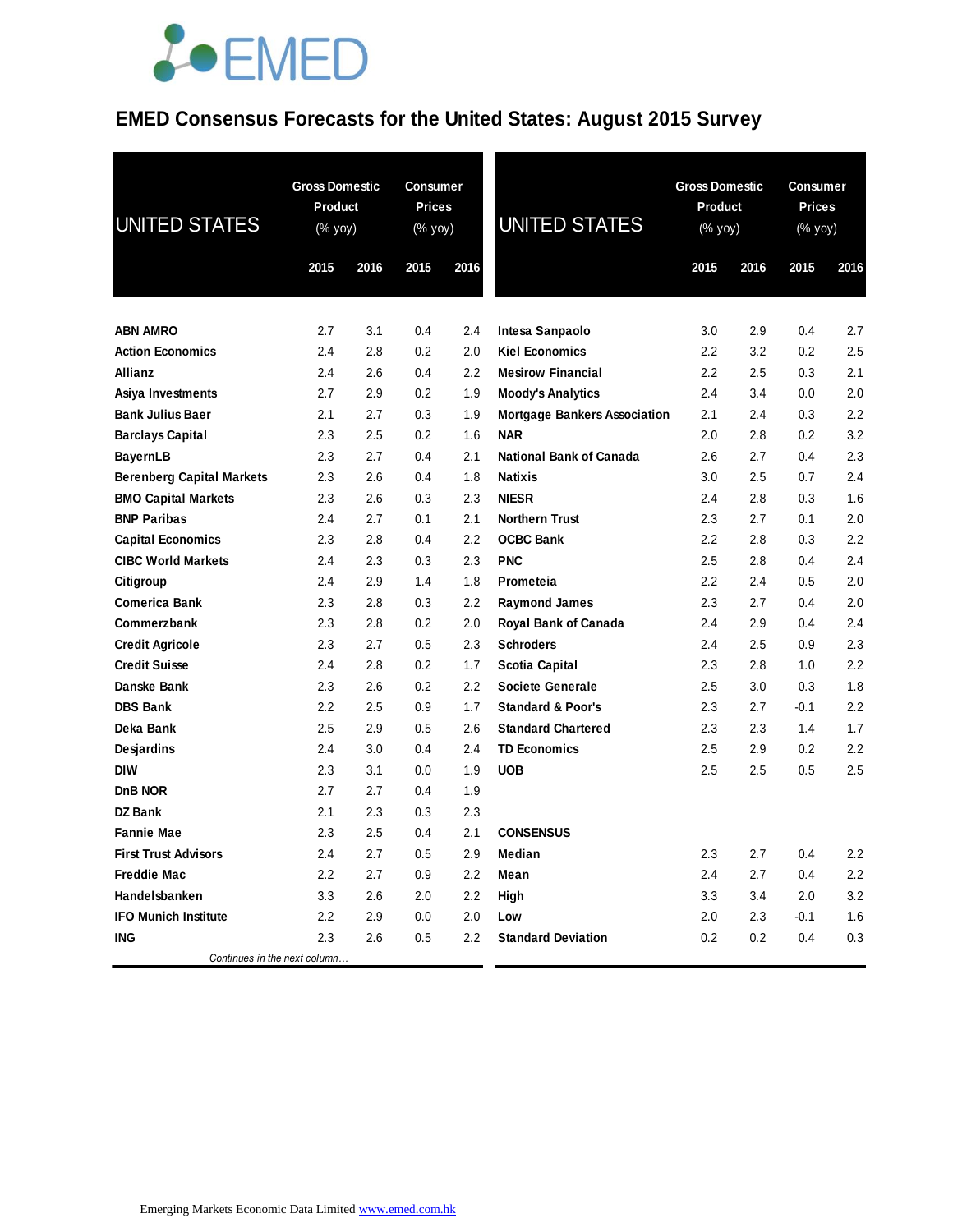### **EMED Consensus Forecasts for the Euro Area: August 2015 Survey**

| <b>EURO AREA</b>                 | <b>Gross Domestic</b><br>Product<br>(% yoy) |      | <b>Consumer</b><br><b>Prices</b><br>(% yoy) |      | <b>EURO AREA</b>          | <b>Gross Domestic</b><br><b>Product</b><br>(% yoy) |      | <b>Consumer</b><br><b>Prices</b><br>$(% \mathsf{Y}\cup \mathsf{Y})$ |      |
|----------------------------------|---------------------------------------------|------|---------------------------------------------|------|---------------------------|----------------------------------------------------|------|---------------------------------------------------------------------|------|
|                                  | 2015                                        | 2016 | 2015                                        | 2016 |                           | 2015                                               | 2016 | 2015                                                                | 2016 |
| <b>ABN AMRO</b>                  | 1.8                                         | 2.3  | 0.4                                         | 1.7  | <b>ING</b>                | 1.4                                                | 1.8  | 0.2                                                                 | 1.7  |
| <b>Allianz</b>                   | 1.5                                         | 1.6  | 0.3                                         | 1.4  | Intesa Sanpaolo           | 1.5                                                | 2.0  | 0.3                                                                 | 1.3  |
| Asiya Investments                | 1.1                                         | 1.6  | 0.4                                         | 1.2  | <b>Kiel Economics</b>     | 1.5                                                | 1.8  | 0.3                                                                 | 1.3  |
| <b>Bank Julius Baer</b>          | 1.6                                         | 2.0  | 0.4                                         | 1.5  | <b>Mizuho Securities</b>  | 1.4                                                | 1.6  | 0.9                                                                 | ---  |
| <b>Barclays Capital</b>          | 1.3                                         | 1.6  | 0.2                                         | 1.2  | Monte Dei Paschi Di Siena | 1.4                                                | 1.8  | 0.2                                                                 | 1.5  |
| <b>BayernLB</b>                  | 1.2                                         | 1.2  | 0.2                                         | 1.1  | <b>Moody's Analytics</b>  | 1.3                                                | 1.9  | 0.2                                                                 | 1.4  |
| <b>Berenberg Capital Markets</b> | 1.3                                         | 1.8  | 0.2                                         | 1.1  | <b>Natixis</b>            | 1.5                                                | 1.6  | 0.2                                                                 | 1.5  |
| <b>BMO Capital Markets</b>       | 1.3                                         | 1.5  | 0.2                                         | 1.1  | <b>NIESR</b>              | 1.3                                                | 1.8  | 0.2                                                                 | 0.9  |
| <b>BNP Paribas</b>               | 1.6                                         | 1.9  | 0.1                                         | 1.4  | <b>OCBC Bank</b>          | 1.5                                                | 1.5  | 0.2                                                                 | 1.3  |
| <b>Capital Economics</b>         | 1.0                                         | 1.0  | 0.2                                         | 0.7  | Prometeia                 | 1.4                                                | 1.6  | 0.3                                                                 | 1.3  |
| Citigroup                        | 1.5                                         | 1.9  | 0.2                                         | 1.5  | Royal Bank of Canada      | 1.5                                                | 1.8  | 0.3                                                                 | 1.0  |
| Commerzbank                      | 1.2                                         | 1.3  | 0.2                                         | 1.2  | <b>Schroders</b>          | 1.4                                                | 1.6  | 0.2                                                                 | 1.2  |
| <b>Credit Agricole</b>           | 1.4                                         | 1.8  | 0.3                                         | 1.3  | <b>Scotia Capital</b>     | 1.5                                                | 1.7  | 0.6                                                                 | 1.4  |
| <b>Credit Suisse</b>             | 1.5                                         | 2.0  | 0.3                                         | 1.3  | <b>Societe Generale</b>   | 1.5                                                | 1.6  | 0.2                                                                 | 1.4  |
| Danske Bank                      | 1.4                                         | 2.0  | 0.1                                         | 1.2  | <b>Standard Chartered</b> | 1.5                                                | 2.1  | 0.2                                                                 | 1.7  |
| <b>DBS Bank</b>                  | 1.0                                         | 1.3  | 0.4                                         | 1.1  | <b>TD Economics</b>       | 1.6                                                | 1.9  | 0.3                                                                 | 1.6  |
| Deka Bank                        | 1.5                                         | 1.7  | 0.4                                         | 1.5  | <b>UOB</b>                | 1.5                                                | 1.7  | 0.2                                                                 | 1.2  |
| <b>DIW</b>                       | 1.3                                         | 1.5  | 0.2                                         | 1.0  |                           |                                                    |      |                                                                     |      |
| DnB NOR                          | 1.5                                         | 1.2  | 0.1                                         | 0.8  | <b>CONSENSUS</b>          |                                                    |      |                                                                     |      |
| <b>DZ Bank</b>                   | 1.6                                         | 1.6  | 0.2                                         | 1.1  | <b>Median</b>             | 1.4                                                | 1.7  | 0.2                                                                 | 1.3  |
| <b>ETLA</b>                      | 1.4                                         | 1.9  | 0.3                                         | 1.3  | Mean                      | 1.4                                                | 1.7  | 0.3                                                                 | 1.3  |
| <b>EUROFER</b>                   | 1.9                                         | 2.0  | 0.2                                         | 1.4  | High                      | 1.9                                                | 2.3  | 0.9                                                                 | 1.7  |
| Handelsbanken                    | 1.4                                         | 1.5  | 0.8                                         | 1.5  | Low                       | 1.0                                                | 1.0  | 0.1                                                                 | 0.7  |
| <b>IFO Munich Institute</b>      | 1.4                                         | 1.5  | 0.2                                         | 1.1  | <b>Standard Deviation</b> | 0.2                                                | 0.3  | 0.2                                                                 | 0.2  |
| Continues in the next column     |                                             |      |                                             |      |                           |                                                    |      |                                                                     |      |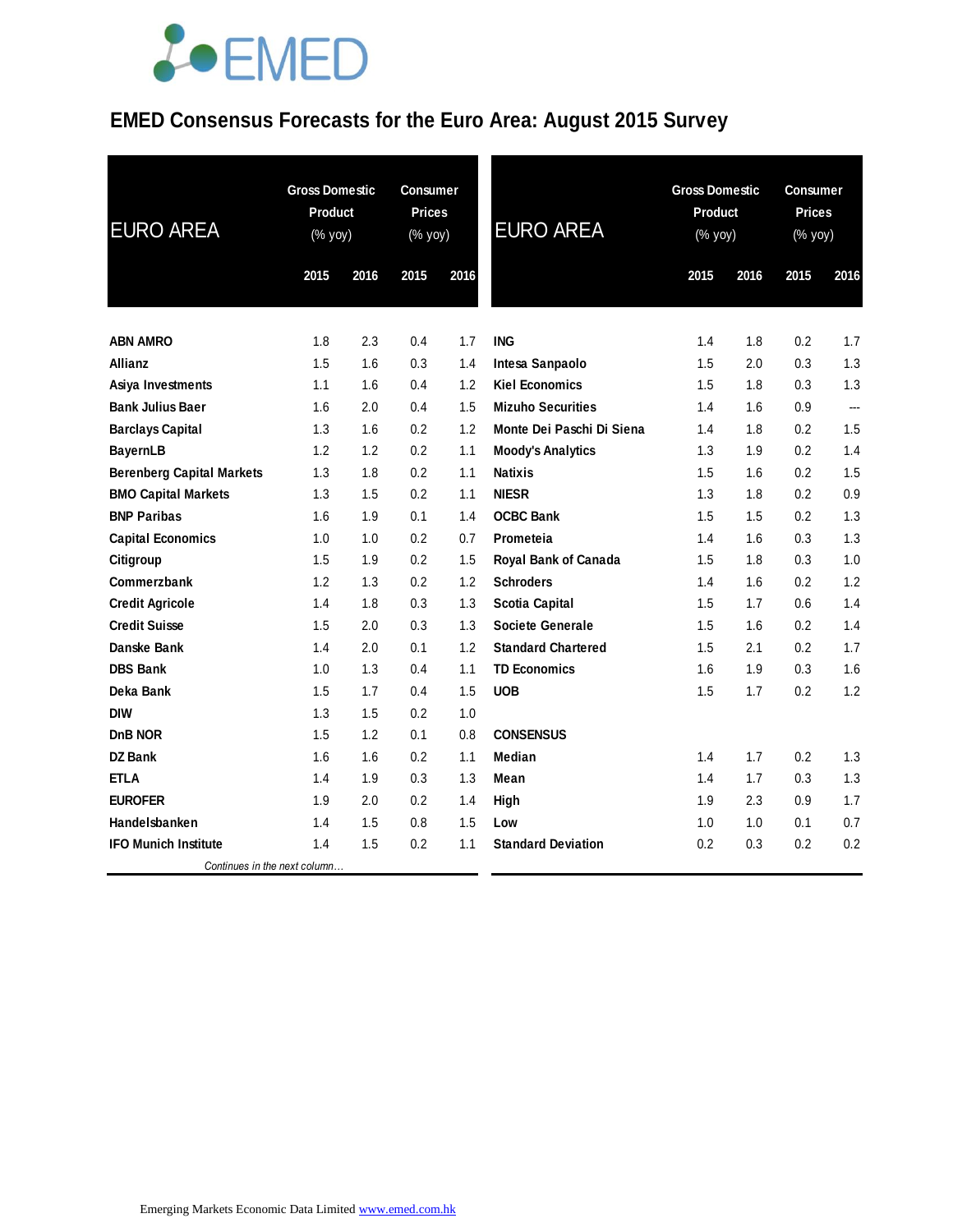### **EMED Consensus Forecasts for Japan: August 2015 Survey**

| <b>JAPAN</b>                     |      | <b>Gross Domestic</b><br><b>Product</b><br>(% yoy) |      | <b>Consumer</b><br><b>Prices</b><br>(% yoy) | <b>JAPAN</b>              | <b>Gross Domestic</b><br><b>Product</b><br>(% yoy) |      | Consumer<br><b>Prices</b><br>(% yoy) |      |
|----------------------------------|------|----------------------------------------------------|------|---------------------------------------------|---------------------------|----------------------------------------------------|------|--------------------------------------|------|
|                                  | 2015 | 2016                                               | 2015 | 2016                                        |                           | 2015                                               | 2016 | 2015                                 | 2016 |
| <b>ABN AMRO</b>                  | 1.1  | 1.2                                                | 0.8  | 1.4                                         | Intesa Sanpaolo           | 1.0                                                | 1.8  | 0.1                                  | 1.1  |
| <b>Allianz</b>                   | 1.1  | 1.4                                                | 1.0  | 1.2                                         | <b>JCER</b>               | 1.5                                                | 1.3  | 0.3                                  | 1.1  |
| Asiya Investments                | 0.8  | 0.8                                                | 0.8  | 0.8                                         | <b>Kiel Economics</b>     | 1.2                                                | 1.4  | 0.9                                  | 1.2  |
| <b>Bank Julius Baer</b>          | 1.1  | 1.9                                                | 0.8  | 0.5                                         | <b>Mizuho Securities</b>  | 1.1                                                | 2.0  | 0.1                                  | 1.3  |
| Bank of Tokyo-Mitsubishi UFJ     | 1.8  | 1.7                                                | 0.4  | 1.4                                         | <b>Moody's Analytics</b>  | 1.3                                                | 1.2  | 0.9                                  | 0.9  |
| <b>Barclays Capital</b>          | 0.5  | 1.4                                                | 0.5  | 0.8                                         | <b>Natixis</b>            | 1.3                                                | 1.4  | 1.0                                  | 1.3  |
| <b>BayernLB</b>                  | 0.9  | 1.5                                                | 1.0  | 0.8                                         | <b>NIESR</b>              | 1.3                                                | 1.4  | 0.4                                  | 1.0  |
| <b>Berenberg Capital Markets</b> | 1.1  | 1.5                                                | 0.9  | 0.9                                         | <b>OCBC Bank</b>          | 0.9                                                | 1.4  | 0.8                                  | 1.5  |
| <b>BMO Capital Markets</b>       | 1.1  | 1.5                                                | 1.0  | 1.0                                         | Prometeia                 | 1.0                                                | 1.2  | 0.2                                  | 0.7  |
| <b>BNP Paribas</b>               | 0.8  | 0.9                                                | 0.6  | 1.1                                         | <b>Schroders</b>          | 0.9                                                | 2.0  | 0.8                                  | 1.1  |
| <b>Capital Economics</b>         | 0.5  | 1.5                                                | 0.5  | 1.0                                         | <b>Scotia Capital</b>     | 1.0                                                | 1.2  | 0.7                                  | 1.0  |
| Citigroup                        | 0.6  | 1.8                                                | 0.6  | 0.7                                         | <b>Societe Generale</b>   | 1.3                                                | 2.5  | 0.8                                  | 1.2  |
| <b>Commerzbank</b>               | 0.7  | 1.3                                                | 0.8  | 0.8                                         | <b>Standard Chartered</b> | 0.9                                                | 1.2  | 0.5                                  | 1.4  |
| <b>Credit Agricole</b>           | 1.2  | 1.8                                                | 0.6  | 1.1                                         | <b>TD Economics</b>       | 1.1                                                | 1.4  | 0.7                                  | 1.1  |
| <b>Credit Suisse</b>             | 0.5  | 1.0                                                | 0.6  | 0.7                                         | <b>UOB</b>                | 1.0                                                | 1.5  | 1.0                                  | 1.8  |
| Daiwa Institute of Research      | 1.9  | 1.8                                                | 0.3  | 1.1                                         |                           |                                                    |      |                                      |      |
| Danske Bank                      | 1.0  | 1.4                                                | 1.0  | 1.6                                         |                           |                                                    |      |                                      |      |
| <b>DBS Bank</b>                  | 1.1  | 1.0                                                | 1.0  | 0.8                                         |                           |                                                    |      |                                      |      |
| Deka Bank                        | 0.5  | 1.0                                                | 1.2  | 1.6                                         | <b>CONSENSUS</b>          |                                                    |      |                                      |      |
| <b>DIW</b>                       | 0.8  | 1.5                                                | 0.5  | 0.3                                         | <b>Median</b>             | 1.1                                                | 1.4  | 0.8                                  | 1.1  |
| DnB NOR                          | 0.8  | 1.5                                                | 1.6  | 1.5                                         | Mean                      | 1.0                                                | 1.5  | 0.7                                  | 1.1  |
| DZ Bank                          | 1.3  | 1.8                                                | 1.0  | 1.4                                         | High                      | 1.9                                                | 2.5  | 1.6                                  | 1.8  |
| <b>IFO Munich Institute</b>      | 1.3  | 2.0                                                | 0.8  | 1.5                                         | Low                       | 0.5                                                | 0.8  | 0.1                                  | 0.3  |
| <b>ING</b>                       | 1.3  | 1.4                                                | 0.7  | 0.8                                         | <b>Standard Deviation</b> | 0.3                                                | 0.3  | 0.3                                  | 0.3  |
| Continues in the next column     |      |                                                    |      |                                             |                           |                                                    |      |                                      |      |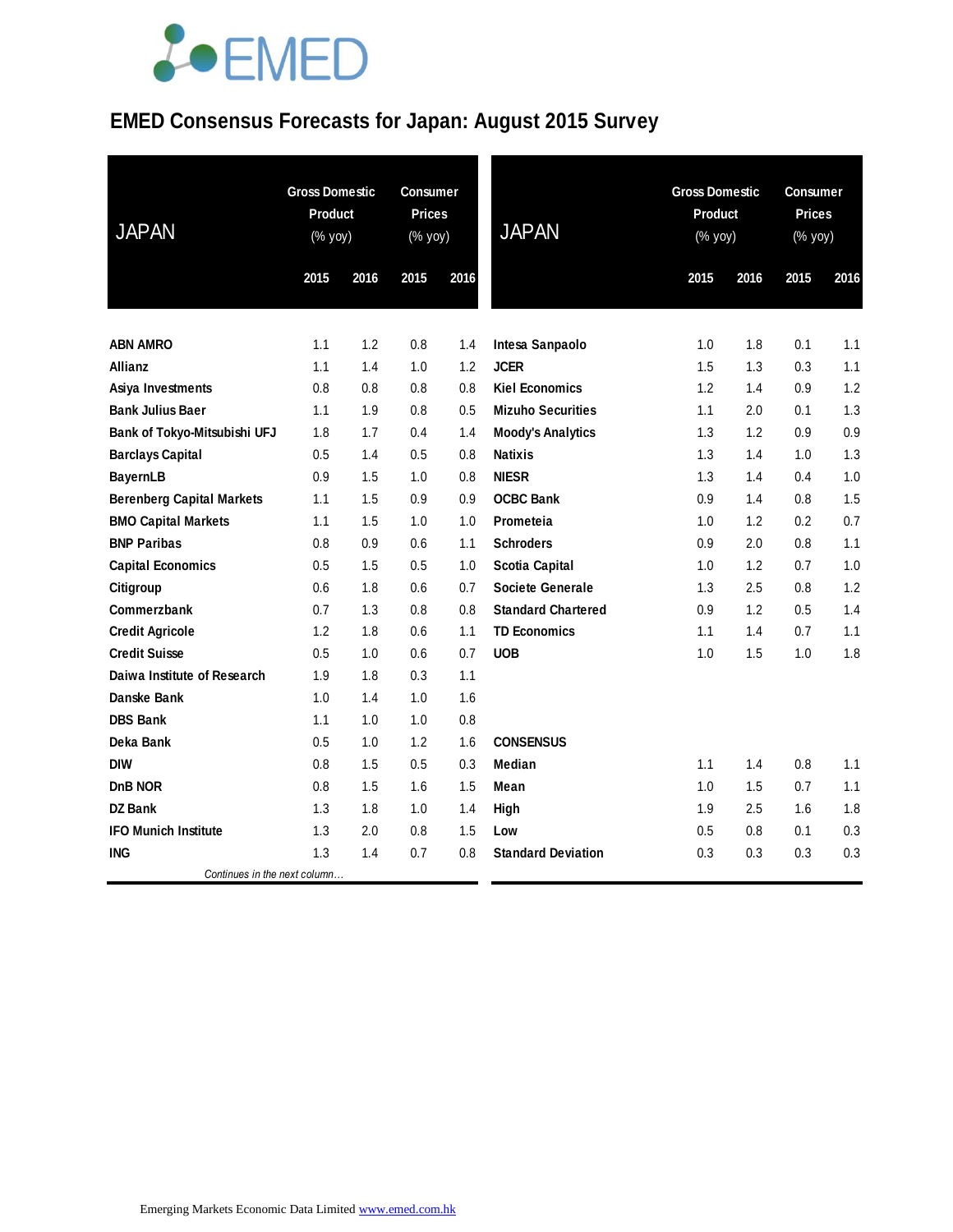### **EMED Consensus Forecasts for China: August 2015 Survey**

| <b>CHINA</b>                     | <b>Gross Domestic</b><br>Product<br>(% yoy) |      | <b>Consumer</b><br><b>Prices</b><br>(% yoy) |         | <b>CHINA</b>                  | <b>Gross Domestic</b><br>Product<br>(% yoy) |      | <b>Consumer</b><br><b>Prices</b><br>(% yoy) |      |
|----------------------------------|---------------------------------------------|------|---------------------------------------------|---------|-------------------------------|---------------------------------------------|------|---------------------------------------------|------|
|                                  | 2015                                        | 2016 | 2015                                        | 2016    |                               | 2015                                        | 2016 | 2015                                        | 2016 |
| <b>ABN AMRO</b>                  | 7.0                                         | 7.0  | 1.5                                         | 2.0     | <b>IFO Munich Institute</b>   | 6.9                                         | 6.6  | 1.4                                         | 2.2  |
| <b>Allianz</b>                   | 6.8                                         | 6.5  | 1.5                                         | 2.3     | <b>ING</b>                    | 6.9                                         | 6.7  | 1.3                                         | 1.5  |
| <b>Asiya Investments</b>         | 6.8                                         | 6.5  | 1.9                                         | 2.3     | Intesa Sanpaolo               | 7.1                                         | 6.5  | 1.5                                         | 1.6  |
| <b>Bank Julius Baer</b>          | 6.7                                         | 6.3  | 1.3                                         | 1.4     | JP Morgan                     | 7.0                                         | 7.0  | 1.6                                         | 2.8  |
| <b>Bank of East Asia</b>         | 7.0                                         | 7.0  | 1.5                                         | 2.0     | <b>Kiel Economics</b>         | 6.6                                         | 6.3  | 1.5                                         | 2.0  |
| <b>Barclays Capital</b>          | 6.8                                         | 6.6  | 1.3                                         | 1.6     | <b>Moody's Analytics</b>      | 6.8                                         | 6.8  | 1.5                                         | 3.1  |
| <b>BayernLB</b>                  | 7.0                                         | 6.8  | 1.5                                         | 2.0     | <b>Natixis</b>                | 7.0                                         | 6.9  | 1.7                                         | 2.4  |
| <b>Berenberg Capital Markets</b> | 6.9                                         | 6.6  | 1.4                                         | 2.5     | <b>NIESR</b>                  | 6.9                                         | 6.7  | 1.1                                         | 1.2  |
| <b>BMO Capital Markets</b>       | 6.9                                         | 6.5  | 1.4                                         | 1.7     | <b>OCBC Bank</b>              | 7.0                                         | 6.8  | 1.3                                         | 2.5  |
| <b>BNP Paribas</b>               | 7.1                                         | 7.3  | 1.2                                         | 1.7     | <b>Royal Bank of Scotland</b> | 6.8                                         | 6.8  | 1.3                                         | 2.1  |
| <b>Capital Economics</b>         | 7.0                                         | 6.5  | 1.5                                         | $2.5\,$ | <b>Schroders</b>              | 6.8                                         | 6.5  | 1.4                                         | 2.0  |
| Citigroup                        | 6.8                                         | 6.7  | 1.5                                         | 1.9     | <b>Scotia Capital</b>         | 7.0                                         | 6.5  | 1.7                                         | 2.1  |
| Commerzbank                      | 6.5                                         | 6.5  | 2.0                                         | 2.0     | <b>Societe Generale</b>       | 6.9                                         | 6.3  | 1.4                                         | 2.1  |
| <b>Credit Agricole</b>           | 7.1                                         | 6.9  | 1.3                                         | 2.6     | <b>Standard Chartered</b>     | 6.9                                         | 6.8  | 1.6                                         | 2.1  |
| <b>Credit Suisse</b>             | 6.8                                         | 7.0  | 1.4                                         | 2.0     | <b>UOB</b>                    | 6.8                                         | 6.8  | 1.5                                         | 2.0  |
| Daiwa Institute of Research      | 6.9                                         | 6.5  | 1.1                                         | 0.5     |                               |                                             |      |                                             |      |
| Danske Bank                      | 6.8                                         | 6.7  | 1.7                                         | 2.3     |                               |                                             |      |                                             |      |
| <b>DBS Bank</b>                  | 7.0                                         | 6.8  | 1.8                                         | 2.2     | <b>CONSENSUS</b>              |                                             |      |                                             |      |
| Deka Bank                        | 7.0                                         | 7.0  | 1.3                                         | 2.1     | Median                        | 6.9                                         | 6.7  | 1.5                                         | 2.1  |
| <b>DIW</b>                       | 6.7                                         | 7.0  | 0.1                                         | 2.4     | Mean                          | 6.9                                         | 6.7  | 1.4                                         | 2.1  |
| DnB NOR                          | 6.9                                         | 6.2  | 1.9                                         | 2.8     | High                          | 7.1                                         | 7.3  | 2.0                                         | 3.1  |
| <b>DZ Bank</b>                   | 6.8                                         | 6.5  | 1.6                                         | 2.7     | Low                           | 6.5                                         | 6.2  | 0.1                                         | 0.5  |
| <b>ICBC</b> International        | 7.1                                         | 6.9  | 1.6                                         | 2.2     | <b>Standard Deviation</b>     | 0.1                                         | 0.2  | 0.3                                         | 0.5  |
| Continues in the next column     |                                             |      |                                             |         |                               |                                             |      |                                             |      |